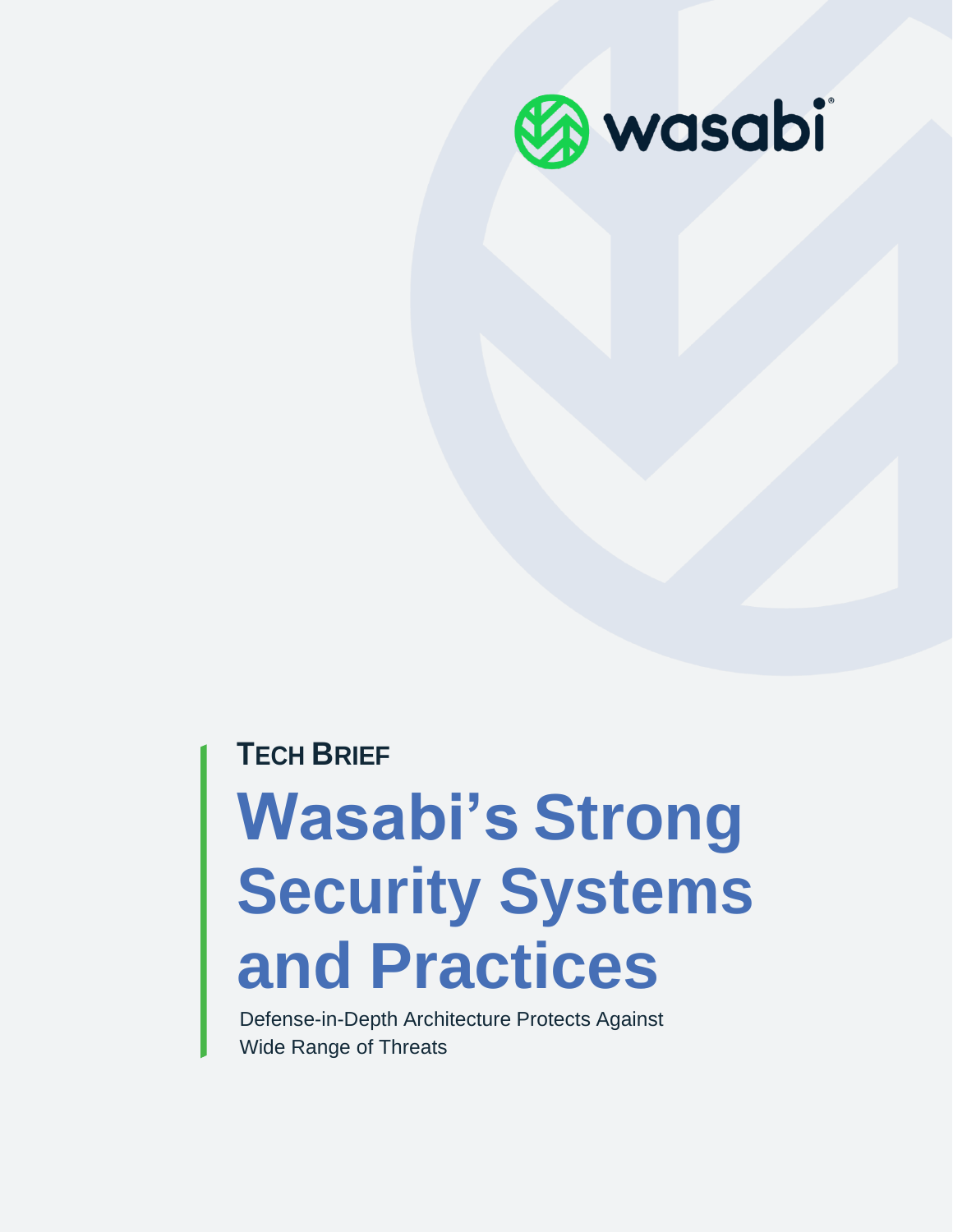### **Executive Overview**

Wasabi is fundamentally transforming cloud storage with the industry's most affordable and highest-performing storage solution. You can use Wasabi hot cloud storage for a variety of purposes including primary storage for on-premises or cloud-based workloads, secondary storage for backup and recovery, or archival storage for long-



term data retention. Wasabi is engineered to meet stringent security and compliance requirements and to safeguard the integrity and privacy of customer data.

This tech brief provides a short overview of Wasabi hot cloud storage and reviews the strong security systems and best practices Wasabi usesto protect customer data against a wide variety of threats.

### Wasabi Hot Cloud Storage Delivers Breakthrough Economics

Wasabi's mission is to make cloud storage a simple, open-standard commodity and utility, just like electricity. Wasabi hot cloud storage is extremely affordable, fast and reliable cloud object storage—for any purpose.

Unlike legacy cloud storage services with confusing storage tiers and complex pricing schemes, Wasabi provides a single product—with predictable and straightforward pricing that satisfies nearly all cloud storage requirements.

Wasabi features a highly parallelized system architecture that delivers breakthrough performance. A fully compliant Amazon S3 API protects and extends previous investments and gives customers a choice in storage management applications and backup tools.

### Strong Security Systems And Practices Safeguard Customer Data

Wasabi hot cloud storage is engineered for extreme data durability, integrity and security. The service is built and managed according to security best practices and standards, and is designed to comply with a range of industry and government regulations including HIPAA, HITECH, CJIS and FERPA.

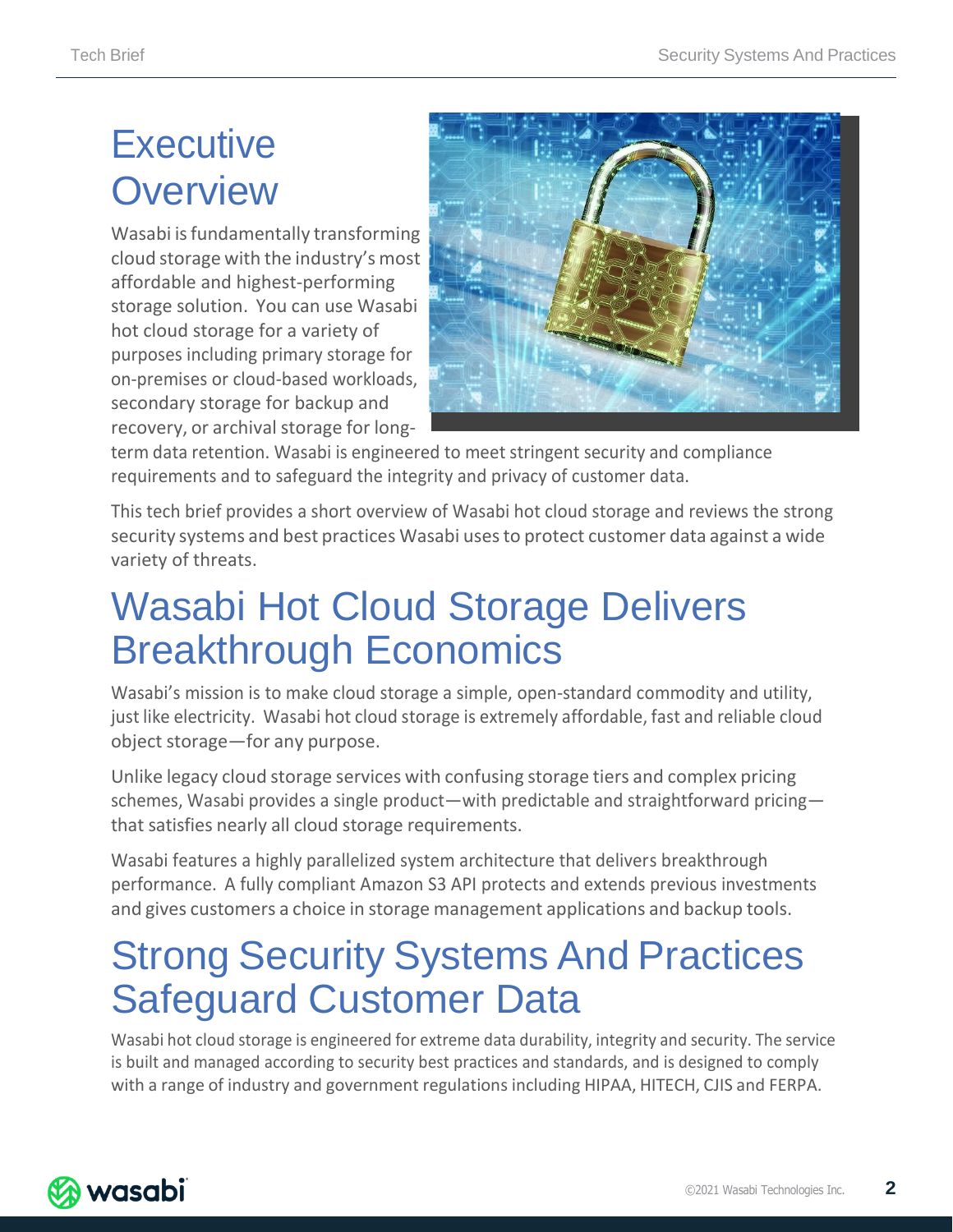Wasabi takes a "defense-in-depth" approach to security to protect against the widest range of threats. We ensure the physical security of our data centers; employ strong authentication and authorization controls for all cloud compute, storage and networking infrastructure; and encrypt data at rest and in transit to safeguard confidential data.

#### **Physical Security**

The Wasabi service is hosted in premier Tier IV data center facilities that are highly secure, fully redundant, and certified for SOC-2 and ISO 27001 compliance. Each site isstaffed 24/7/365 with on-site security personnel to protect against unauthorized entry. Security cameras continuously monitor the entire facility—both indoors and outdoors. Biometric readers and two-factor or greater authentication mechanisms secure access to the building. Each facility is unmarked so as not to draw attention from the outside.

#### **Secure Network Architecture**

Wasabi employs advanced network security elements, including firewalls and other boundary protection devices to monitor and control communications at internal and external network borders. These border security devices segregate customers and regulate the flow of communications between networks to prevent unauthorized access to Wasabi infrastructure and services.

#### **Data Privacy and Security**

Wasabi supports a comprehensive set of data privacy and security capabilities to prevent unauthorized access and disclosure. Strong user authentication features tightly control access to stored data. Access control lists (ACLs) and administratively defined policies selectively grant read/ write and administrative permissions to users, groups of users, and roles.

Wasabi encrypts data at rest and data in transit to prevent leakage and ensure privacy. All data stored on Wasabi is encrypted by default to protect data at rest. And all communications with Wasabi are transmitted using HTTPS to protect data in transit.

#### **Data Durability and Protection**

Wasabi hot cloud storage is engineered for extreme data durability and integrity. Wasabi provides eleven 9s object durability, protecting data against hardware failures and media errors. In addition, Wasabi supports an optional data immutability capability that protects data against administrative mishaps or malicious attacks.

An immutable object cannot be deleted or modified by anyone—including Wasabi. Wasabi data immutability protects against the most common causes of data loss and tampering including accidental file deletions, viruses and ransomware.

#### **Customer Responsibilities**

Customers typically interface with Wasabi using third-party file management applications and backup tools. Customer IT organizations must ensure the storage management tools and applications they use are configured to take advantage of Wasabi security features. For example, HTTPS must be enabled to encrypt data in transit.

Customers must also ensure they have strong security systems and practices in place to safeguard other elements of their on-premises and cloud-based infrastructure. The Wasabi storage service

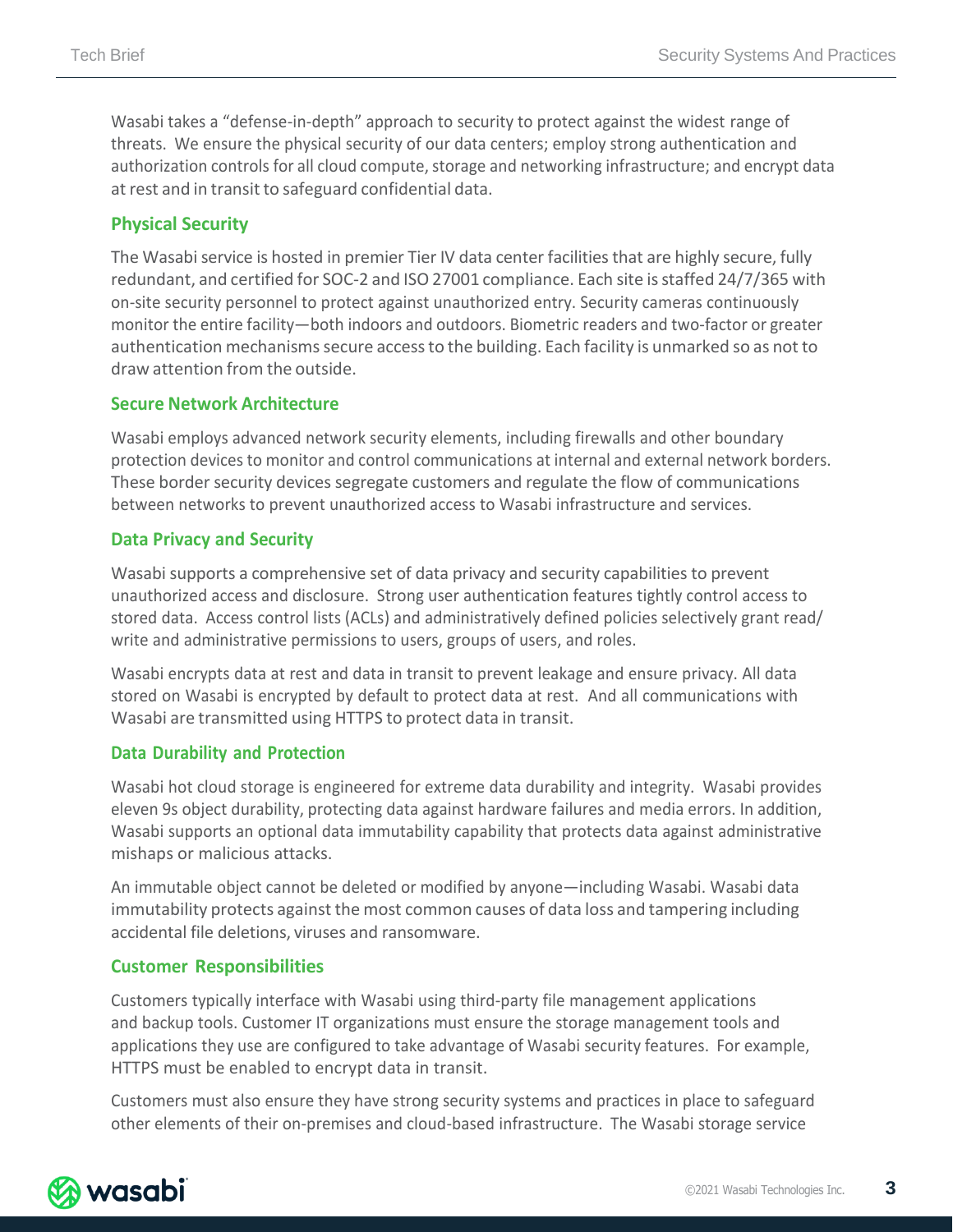is typically employed as part of a larger public or hybrid cloud IT implementation that includes multiple compute, storage and networking components.

### **Summary**

Wasabi is engineered to meet stringent data security and privacy requirements. The service is built and managed according to security best practices and standards, and employs a defense-in-depth approach to protect against a wide array of threats. We ensure the physical security of our data centers, implement strong authentication and access controls to safeguard infrastructure and services, and encrypt data at rest and in transit to protect privacy and prevent unauthorized disclosure.

Wasabi is typically used in conjunction with other compute, storage and networking platforms and services. IT organizations must institute strong security systems and practices across all on-premises and cloud-based infrastructure to ensure data privacy and protection across all enterprise assets.

## Next Steps

- **[•CONTACT](https://wasabi.com/contact/) US TODAY.** Learn more about our price, performance and protection benefits.
- **•TRY [WASABI](https://wasabi.com/product/) FOR FREE.** Get up to <sup>1</sup> TB for <sup>30</sup> days. [Click Here.](https://gch-services.com/wasabi-free-trial/)